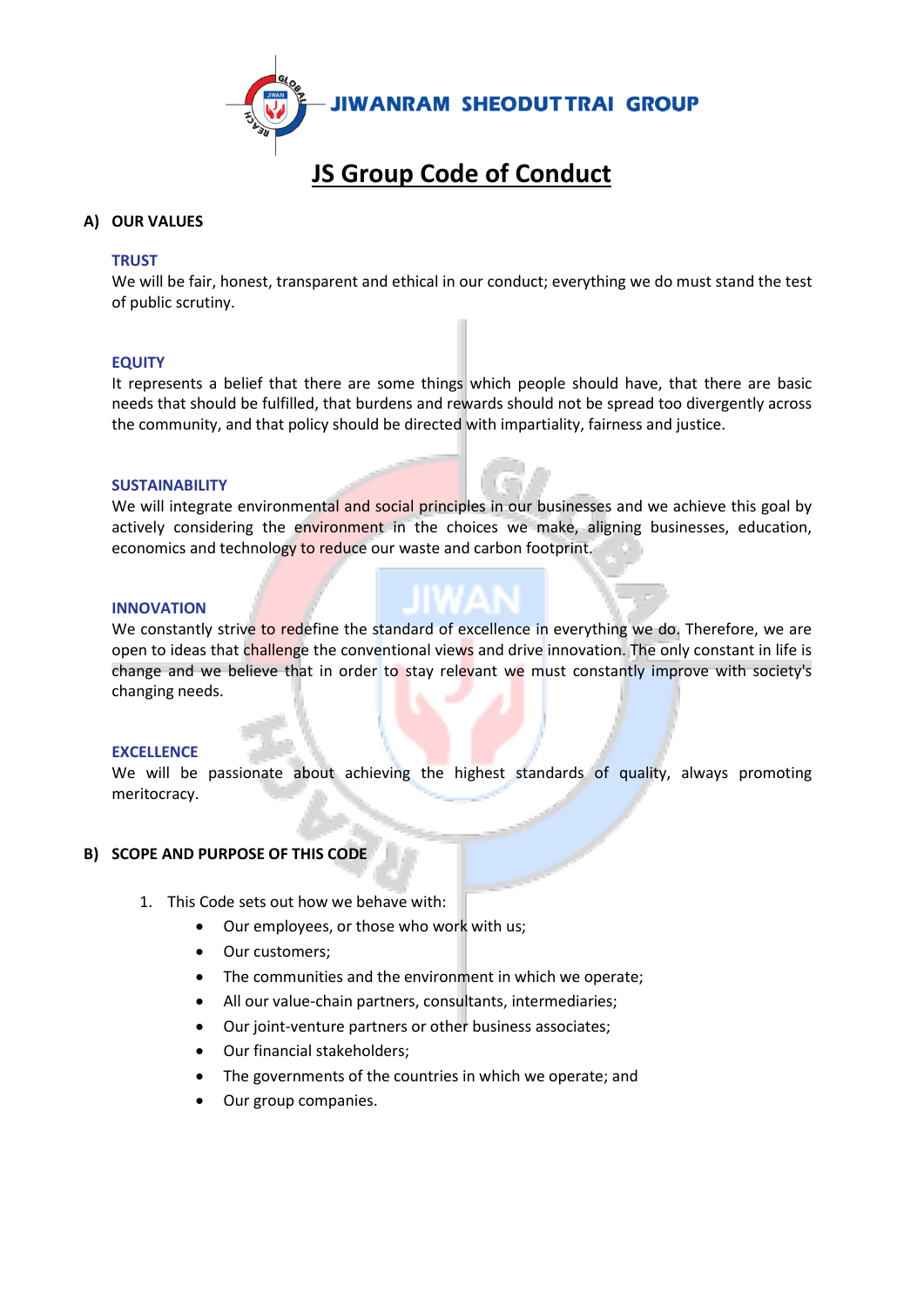

- 2. In this Code, "we or us" means our company, our directors, employees and those who work with us, as the context may require
- 3. The term "our group companies" in this Code typically means companies under Jiwanram Sheoduttrai Group
- 4. This Code sets out our expectations of all those who work with us. We also expect those who deal with us to be aware that this Code underpins everything we do, and in order to work with us they need to act in a manner consistent with it.

# **C) OUR CODE OF CONDUCT**

# **I. Equal opportunity employer**

- 1. We provide equal opportunities to all our employees and to all eligible applicants for employment in our company. We do not unfairly discriminate on any ground, including race, caste, religion, colour, ancestry, marital status, gender, sexual orientation, age, nationality, ethnic origin, disability or any other category protected by applicable law
- 2. When recruiting, developing and promoting our employees, our decisions will be based solely on performance, merit, competence and potential.
- 3. We shall have fair, transparent and clear employee policies which promote diversity and equality, in accordance with applicable law and other provisions of this Code. These policies shall provide for clear terms of employment, training, development and performance management

# **II. Dignity and respect**

- 1. Our leaders shall be responsible for creating a conducive work environment built on tolerance, understanding, mutual cooperation and respect for individual privacy.
- 2. Everyone in our work environment must be treated with dignity and respect. We do not tolerate any form of harassment, whether sexual, physical, verbal or psychological.
- 3. We have clear and fair disciplinary procedures, which necessarily include an employee's right to be heard.
- 4. We respect our employees' right to privacy, with their conduct outside our work environment, related to social and religious associations unless such conduct impairs their work performance, creates conflicts of interest or adversely affects our reputation or business interests.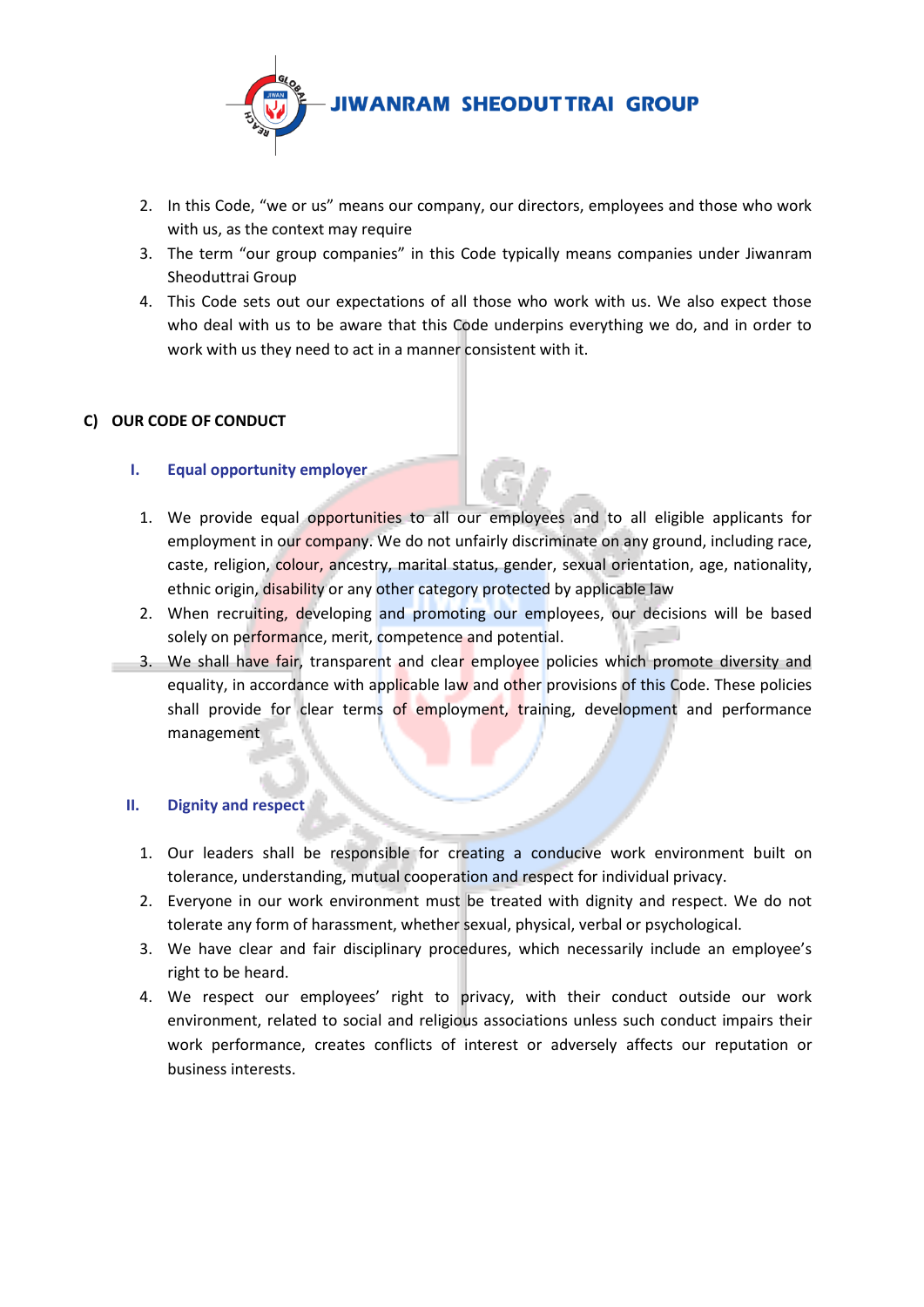

# **III. Human rights**

- 1. We do not employ children at our workplaces.
- 2. We do not use forced labour in any form. We do not confiscate personal documents of our employees, or force them to make any payment to us or to anyone else in order to secure employment with us, or to work with us.

# **IV. Bribery and corruption**

- 1. Our employees and those representing us, including agents and intermediaries, shall not, directly or indirectly, offer or receive any illegal or improper payments or comparable benefits that are intended or perceived to obtain undue favours for the conduct of our business.
- 2. However, a J. S. Group company and its employees may accept and offer nominal gifts, which are customarily given and are of a commemorative nature, for special events provided the receipt or presentation of the same, irrespective of value, are disclosed to the company.

# **V. Integrity of information and assets**

- 1. Every employee of any J. S. Group Company shall use all resources made available by the company for the purpose of conducting business, ensuring that they are not misused. These include tangible as well as intangible assets. Hence we shall strive to:
	- a) Protect the confidential information about products, processes, proprietary information, clients / customers / suppliers and other such data.
	- b) Protect and enhance the good-will developed among the various stake-holders over a period of time through our behaviour and business practices.
	- c) Mitigate risks through a thorough "due diligence", disclosure of all aspects of business to appropriate authorities within the company and good business practices.'
	- d) Protect the intellectual property of the company and the J. S. Group and its stakeholders.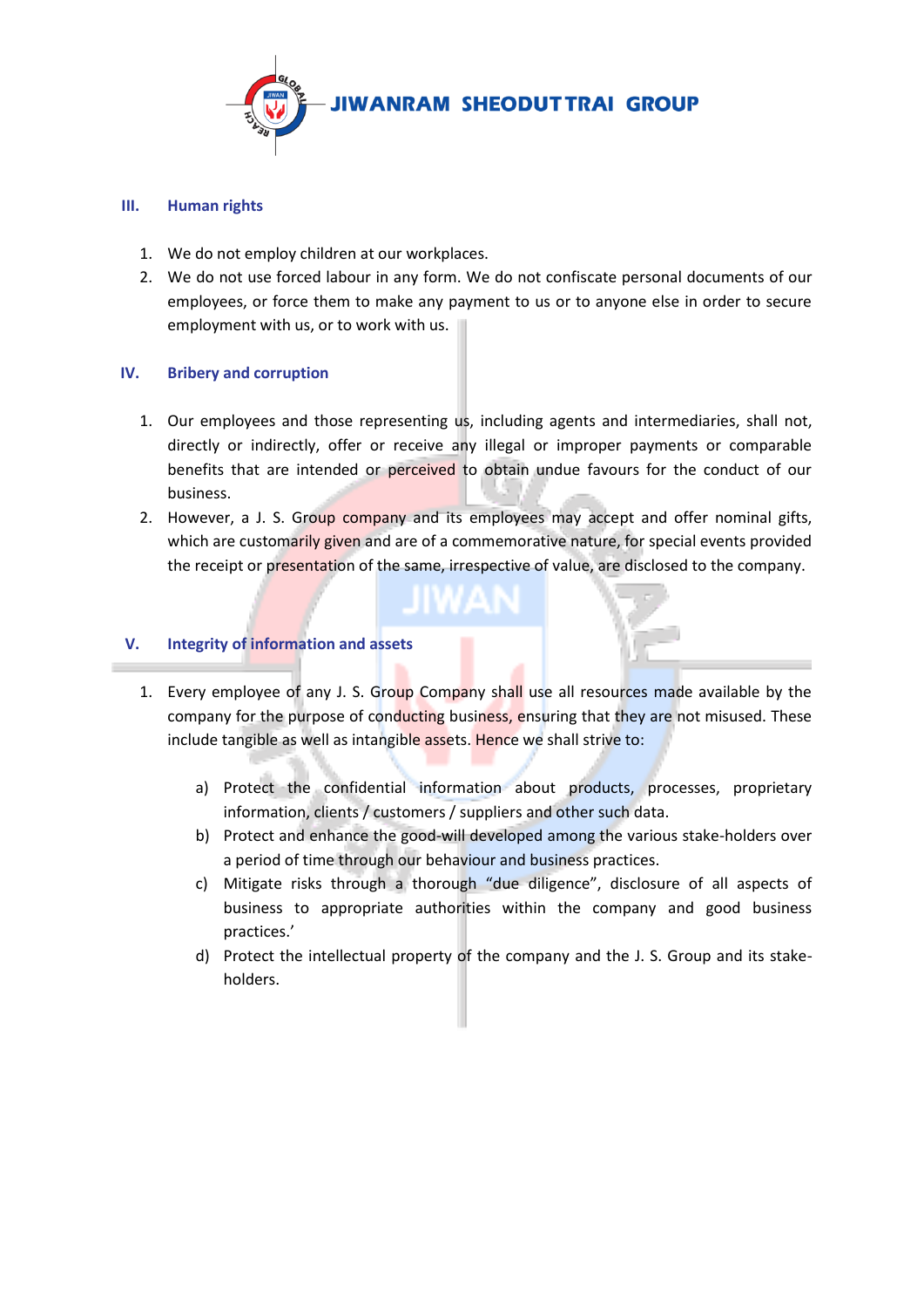

# **VI. Usage of Internet & Email**

- 1. Every employee is responsible for using the Company's assets and infrastructure appropriately, ethically, in a safe and secure manner and within the law. Towards this end, every employee must adhere to the following guidelines while using internet and email.
	- a) Notsendoffensiveemailsandmessagestoanyperson/groupwithinoroutsidethecompany.
	- b) Not important non-text files including files received as e-mail attachments on to your system without checking for viruses.
	- c) Notvisitobsceneorillegalmaterialoranymaterialthatisoffensiveinanyway.
	- d) Not download any unauthorized software. All software used by employees to conduct Company business must be appropriately licensed.
	- e) Not share any report, files, data or source code with any unauthorized person/group/organization through the internet.
	- f) Not use the email system to copy and/or transmit any documents, software or other information protected by copyright laws.
	- g) Not create email congestion by sending trivial messages or personal messages or copying e-mails to those who do not need to receive them.
	- h) Not transmit company propriety information like reports, files, data and source code to any unauthorized person, group or organization through email or any other tool.

# **VII. Relation with our Stakeholders**

- a) We shall cultivate and build a global network of collaborative, long-lasting and mutually beneficial relations with all its stake-holders, creating lasting value for all involved.
- b) We shall conduct our business with the highest standards of integrity and best business practices.
- c) Provide services and products that are technically and commercially competitive and provide best value to the customer or client.
- d) Avoid giving false, incomplete and misleading information to clients and customers in the course of tendering and marketing.
- e) Address all customer complaints and grievances, sincerely and promptly to the satisfaction of the aggrieved stake-holder.
- f) Respect partner, client, customer policies and practices and be sensitive to local customs, traditions and norms as well as locally applicable laws and regulations.
- g) Design and implement procurement policies, procedures and practices that are fair, transparent and in keeping with the letter and the spirit of the contract.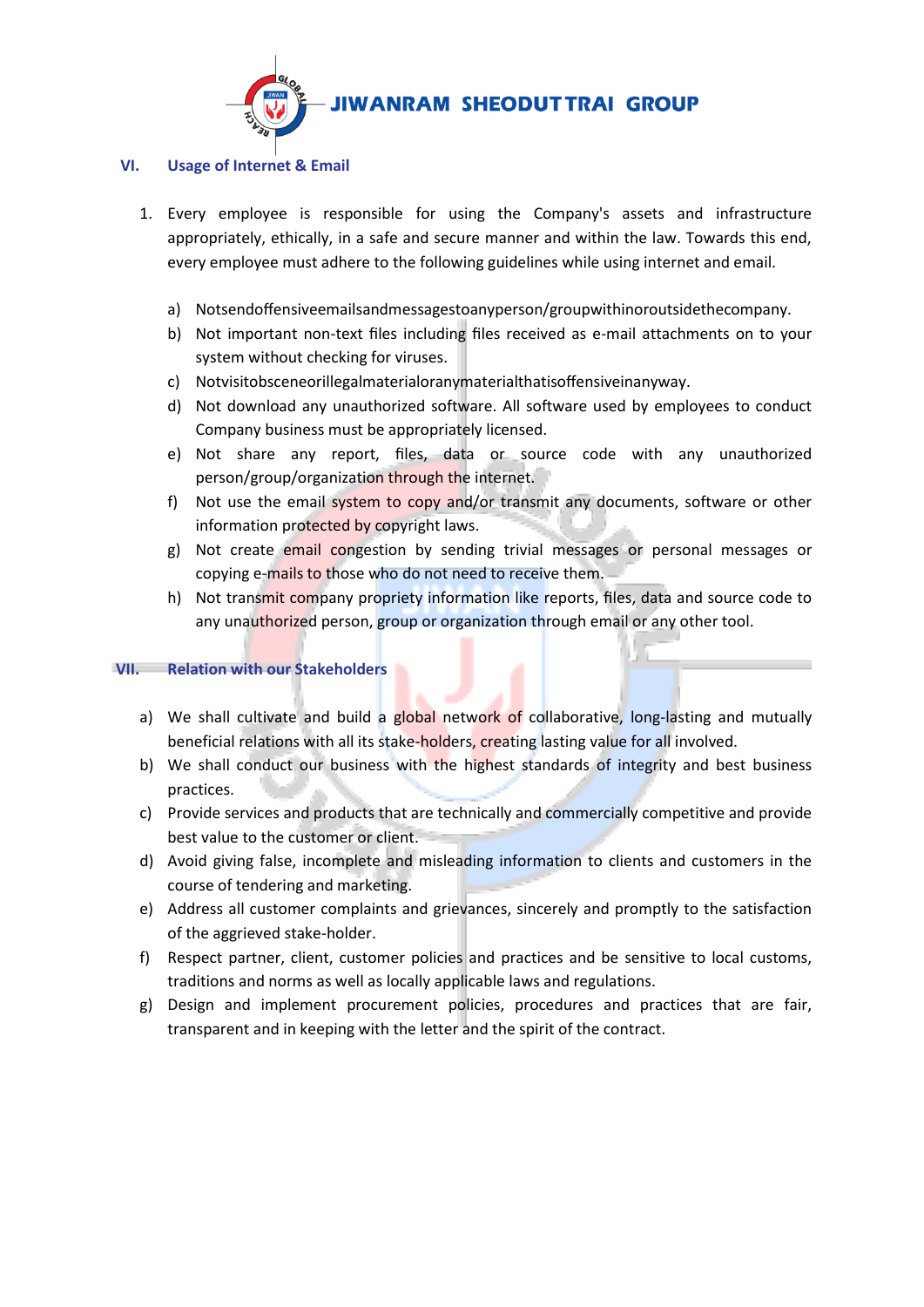

#### **VIII. Safe and respectable Work Environment**

- 1. The attitudes and behaviour of all J. S. Group employees contribute towards a safe, secure and hygienic work environment. This includes being concerned and conscious of one's own safety and that of our co-workers and visitors.
- 2. Treat everyone with dignity and respect in our behaviour that is fair, just and honest.
- 3. Trust the motives and integrity of our co-workers, take their concerns and opinions regarding all aspects of the work-place seriously and give it due importance.
- 4. Conduct ourselves in our behaviour, words and deeds in a manner that is not offensive, intimidating or hurtful to our co-workers.
- 5. Do whatever we can towards a clean, safe, secure, healthy and hygienic work-place.

# **IX. Communities and Environment**

- 1. We are committed to good corporate citizenship, and shall actively assist in the improvement of the quality of life of the people in the communities in which we operate.
- 2. We encourage our workforce to volunteer on projects that benefit the communities in which we operate, provided the principles of this Code, where applicable
- 3. We seek to prevent the wasteful use of natural resources and are committed to improving the environment, particularly with regard to the emission of greenhouse gases, consumption of water and energy, and the management of waste and hazardous materials. We shall endeavour to offset the effect of climate change in our activities

# **D) VIOLATION OF THE CODE (Reporting Concerns)**

Each employee must report actual or potential violation of this code of conduct or applicable laws to the Company's HR and Directors. The Protected Disclosure should be submitted in a closed and secured envelope. Alternatively, the same can also be sent through email to the HR/ Directors.

# **E) CONSEQUENCES FOR PROVEN VIOLATIONS**

All protected disclosures under this policy will be recorded and thoroughly investigated. Violations of this Code, Company Policy or the law will attract disciplinary action—up to and including termination. Violations also include any false allegations, regardless of whether they are made anonymously. Legal and ethical misconduct can also subject the individuals involved and JS Group to fines, penalties and civil or criminal prosecutions.